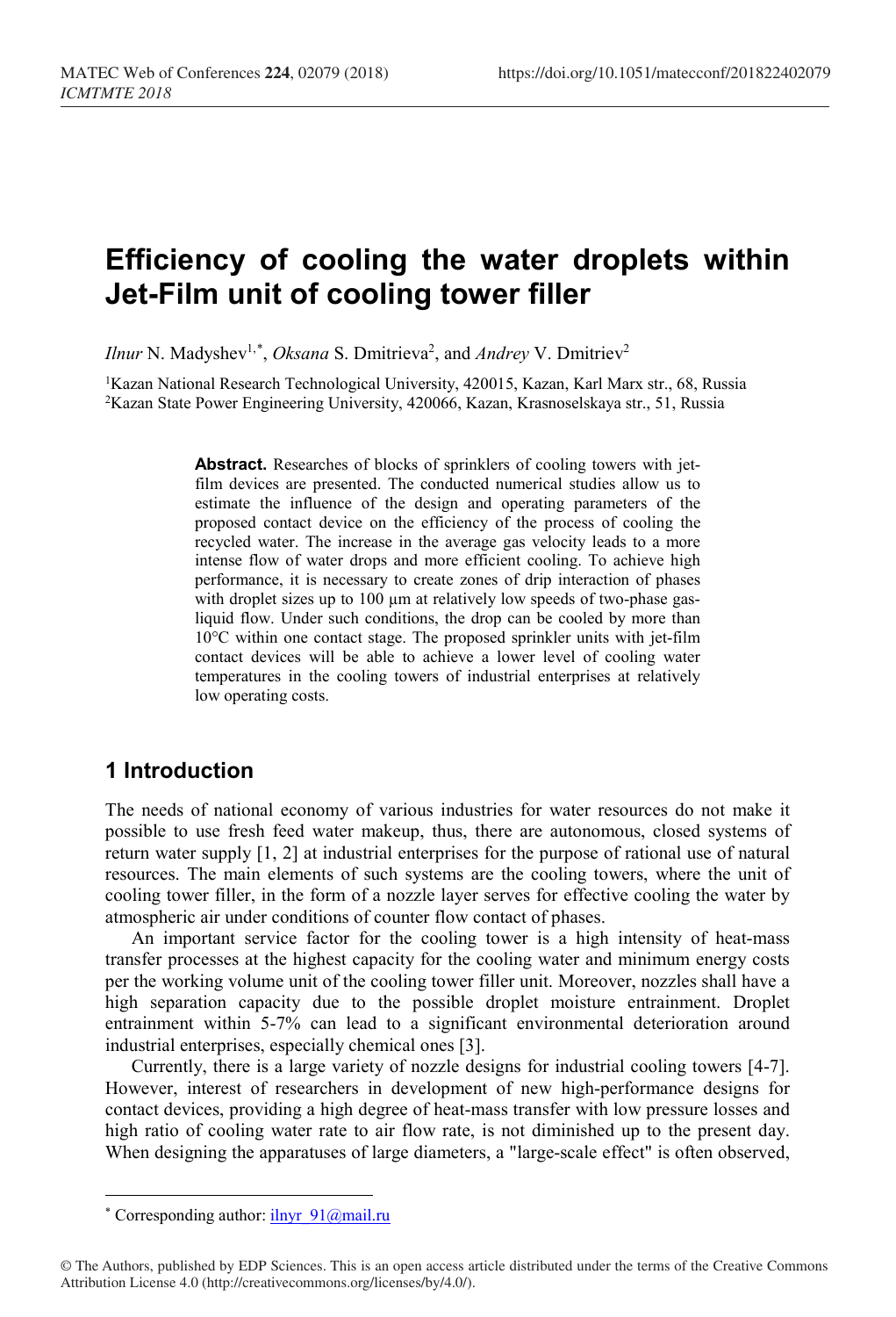which involves reducing the efficiency of heat-mass transfer processes due to the growth of transverse irregularity in the distribution of gas and liquid flows along the section of apparatus.

## **2 Description of the device and its operation**

In order to eliminate this disadvantage and to create apparatuses with possible selfdistribution of liquid along the cross-section of them, the authors developed the units of cooling tower filler with jet-film devices. The proposed contact devices [8] consist of parallel square drain cups *1* with vertical walls, required for maintaining the liquid level inside of them. Vertical perforated baffles *2* are the supports for drain cups *1* and have slotted holes for the installation of appropriate drain cups *1*. The drain cups *1* are open from the top end, but recurved leaves *3* in the form of circular segments are executed in the bottom of cups. These segments are required for the liquid distribution over the surface of vertical perforated baffles *2* (Fig. 1).



**Fig. 1.** One stage of the jet-film contact device: *1* – drain cup; *2* – perforated flow baffle plates; *3* – recurved leaves.

The jet-film contact device, developed by the authors of this article, operates as follows. The liquid, through the plurality of recurved leaves *3*, executed in the bottom of drain cups *1*, is dispersed in the form of jets to the below located vertical perforated baffles *2*. Thus, the liquid level in these drain cups *1*, is maintained by means of vertical walls of drain cups. The drain cups *1* are arranged horizontally chequer wise, forming a tray. The below tray has an offset of drain cups, forming vertical chequerwise arrangement of them. For this reason, gas, coming to underneath the tray, acquires a zig-zag nature of movement.

When liquid jets move along the surface of vertical baffles *2*, the liquid is distributed with formation of a stable film flow. Thus, the coming down liquid film interacts with an ascending gas flow. After that the formed film, colliding with liquid surface inside of drain cups *1*, collapses. Thus, there is a developed, continuously renewing surface of contact of phases, which is determined by the presence of relatively small gas bubbles in the liquid layer and droplets, departing from the surface. The presence of holes in vertical baffles *2* leads to alignment of the profile of concentrations in the cross-section of apparatus as well as to reduction of metal consumption for the proposed design. When distances between the drain cups, arranged at the same level, are equal to width of a drain cup, it provides stable, uniform gas flow, which leads to decrease in hydraulic resistance of the proposed jet-film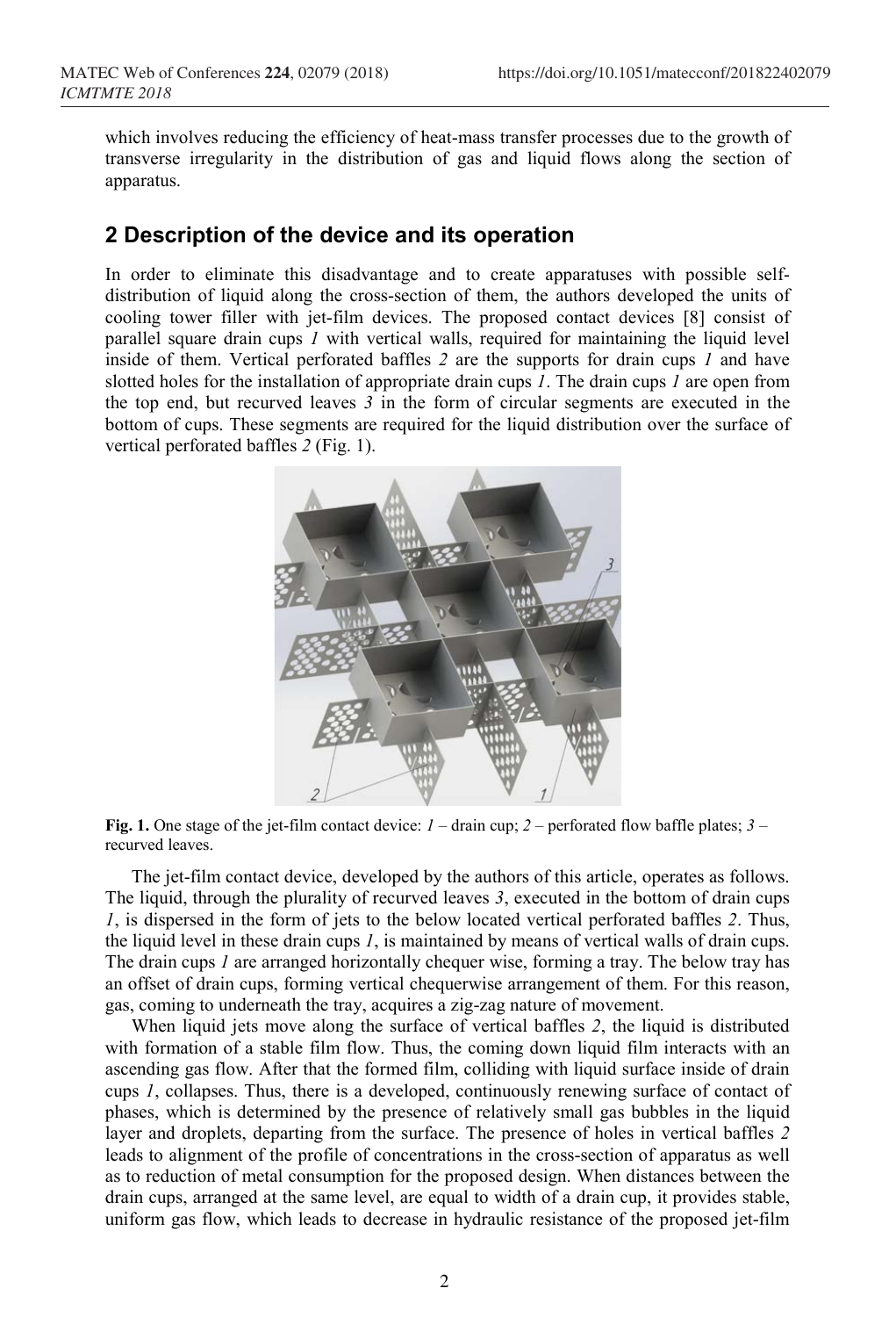contact device. Thus, organization of original interaction between gas and liquid allows stimulating the heat-mass transfer processes both in liquid and in gas phases at relatively simple design of apparatus.

There are several areas of interaction between gas-liquid flows within the proposed contact devices: film liquid flow along the vertical corrugated and perforated baffle; efflux of jets through the holes in the walls and bottom of drain cup; collapse of jets with formation of relatively large droplets and their subsequent fragmentation under the influence of carrying gas flow, as well as deposition of these droplets on a flowing liquid film, resulting in a significant intensification of heat-mass transfer processes within the liquid phase.

## **3 Description of the study and its results**

The aim of the numerical studies is to determine the efficiency of cooling the water droplets, flowing through the hole in the bottom of the proposed jet-film contact device. The studies were carried out by means of the software complex ANSYS Fluent, in which the interaction of liquid droplets and gas was simulated as exemplified by air-water system on contact elements with width of the drain cup equal to 100 mm and height of the walls equal to 50 mm. The liquid level in the drain cup was taken as maximum. The diameter of holes, serving for the water droplets formation was taken equal to 4 mm. The initial relative air humidity was 80% at the temperature of 15°C. Water temperature at the inlet of contact stage was taken equal to 50°C.

In the course of numerical studies, the diameters of spherical water droplets were changed from 0.1 up to 2 mm, as well as the average gas consumption rate was changed from 1 up to 3 m/sec. Modification of the two-parameter turbulence model k-ω SST-model, showing satisfactory agreement with experimental data, obtained during earlier studies [9, 10], is chosen as the main model. Boundary conditions: it was assumed that all surfaces of contact elements meet the condition of adhesion.

The results of studies have shown that the contact period of water droplets with the air flow within the proposed devices significantly depends upon the size of droplets formed and the average gas consumption rate. The Fig. 2 shows that droplets with small diameter have the shortest contact period of phases. This is due to the fact that droplets, having a small mass, reach the surfaces of contact elements faster than droplets of relatively large size.



**Fig. 2.** Changing the Reynolds number depending on the time of contact of water droplets with the cooling air flow at different diameters of the droplet *a*, mm:  $I - 0.1$ ;  $2 - 0.5$ ;  $3 - 1$ ;  $4 - 2$ ; average gas velocity  $W_{av} = 2$  m/sec.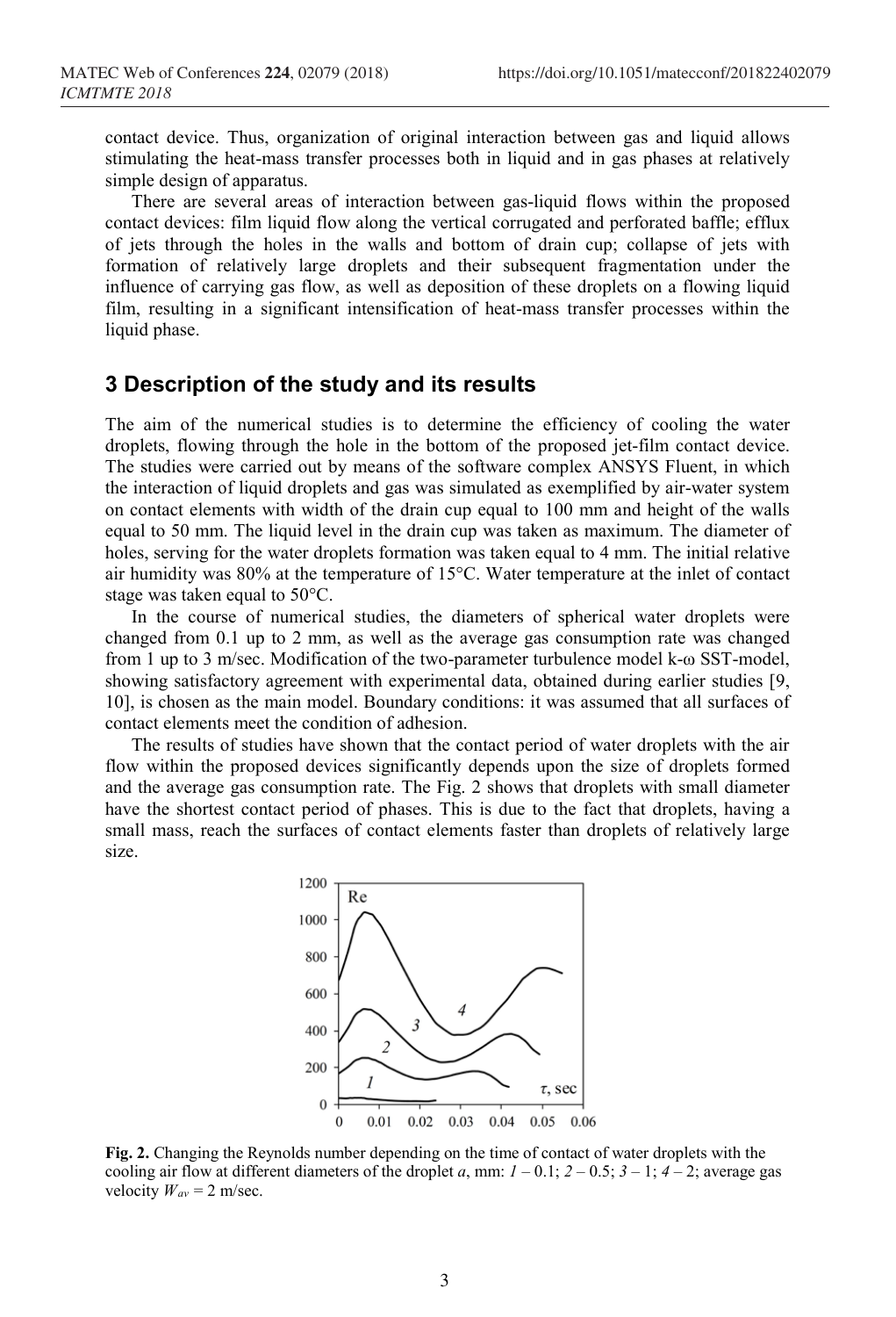However, despite this, the cooling efficiency of such droplets is the highest, while the temperature difference can reach 11.2°C (Fig. 3). It's worth noting that droplets with a diameter of more than 1 mm make a minimum contribution to the overall efficiency of heat-mass transfer processes.



**Fig. 3.** Changing the temperature difference of the droplet depending on the time of its contact with the cooling air flow at different diameters of the droplet *a*, mm:  $1 - 0.1$ ;  $2 - 0.5$ ;  $3 - 1$ ;  $4 - 2$ ; average gas velocity  $W_{av} = 2$  m/sec.

An increase in the average air consumption rate leads to an increase in the Reynolds number values (Fig. 4). At the same time, there is a slight decrease in the contact period of phases, for example, with an increase in the average gas consumption rate from 2 to 3 m/sec, the contact period decreases by 13.8%. Local maximum and minimum values of Reynolds number are explained by the formation of vortex structures of gas flow within separate areas of the contact stage.



**Fig. 4.** Changing the Reynolds number depending on the time of contact of water droplets with the cooling air flow at its different average speeds  $W_{av}$ , m/sec:  $1 - 1$ ;  $2 - 2$ ;  $3 - 3$ ; diameter of the drops *a*  $= 1$  mm.

An increase in the average gas consumption rate leads to a more intense flow over the water droplets, and, therefore, to the most efficient cooling (Fig. 5). Thus, when the average air consumption rate is increased from 1 to 3 m/sec, the temperature difference of the cooled droplet may increase up to 39%.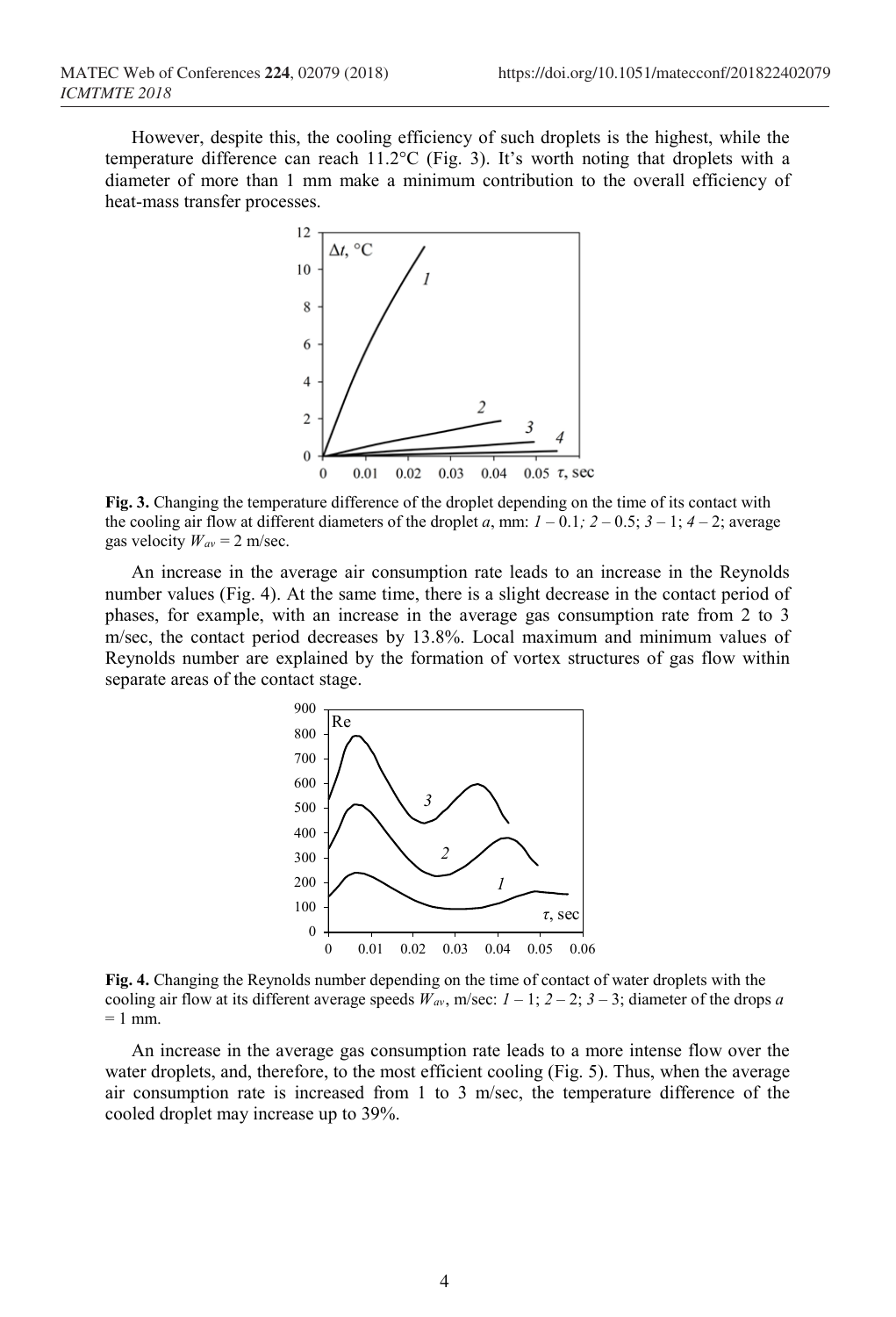

**Fig. 5.** Changing the drop temperature difference depending on the time of its contact with the cooling air flow at its different average speeds  $W_{av}$ , m/sec:  $1 - 1$ ;  $2 - 2$ ;  $3 - 3$ ; diameter of the drops  $a = 1$  mm.

#### **4 Conclusion**

The carried out numerical studies allow us to estimate the influence of design and operating parameters of the proposed contact device on efficiency of the process of cooling the return water. Thus, in order to achieve high operational factors, it is necessary to create areas of drip interaction of phases with droplet sizes of up to 100 µm at relatively low velocity of two-phase gas-liquid flow. Under such conditions, the droplet can be cooled by more than 10°C within one contact stage.

Thus, the proposed units of cooling tower filler with jet-film contact devices will be able to achieve a lower level of cooling water temperatures in the cooling towers of industrial enterprises at relatively low operating costs.

The reported study was funded by RFBR, according to the research project No. 16-38-60081 mol\_a\_dk.

#### **References**

- 1. S.K. Tyagi, A.K. Pandey, P.C. Pant, V.V. Tyagi, Renewable Sustainable Energy Rev., *Formation, potential and abatement of plume from wet cooling towers: A review*, **16**, 5, 3409-3429 (2012)
- 2. O.S. Dmitrieva, A.V. Dmitriev, A.N. Nikolaev, Chem. Pet. Eng., *Distribution of circulating water in the work area of a vortex chamber with disk atomizer for the purpose of increasing the efficiency of the cooling process*, **50**, 3-4, 169-175 (2014)
- 3. E.V. Boev, S.P. Ivanov, V.G. Afanasenko, E.A. Nikolaev, Chem. Pet. Eng., *Polymeric drop-film sprinklers for cooling towers*, **45**, 7, 454-459 (2009)
- 4. C. Zheng, X. Chen, L. Zhu, J. Shi, Energy, *Simultaneous design of pump network and cooling tower allocations for cooling water system synthesis*, **150**, 653-669 (2018)
- 5. S.P. Fisenko, A.I. Petruchik, A.D. Solodukhin, Int. J. Heat Mass Transfer, *Evaporative cooling of water in a natural draft cooling tower*, **45**, 23, 4683-4694 (2002)
- 6. V.G. Afanasenko, F.Sh. Khafizov, N.F. Khafizov, S.P. Ivanov, E.V. Boev, Chem. Pet. Eng., *Development of designs for polymeric water traps in cooling towers using centrifugal separation forces*, **43**, 11-12, 653-656 (2007)